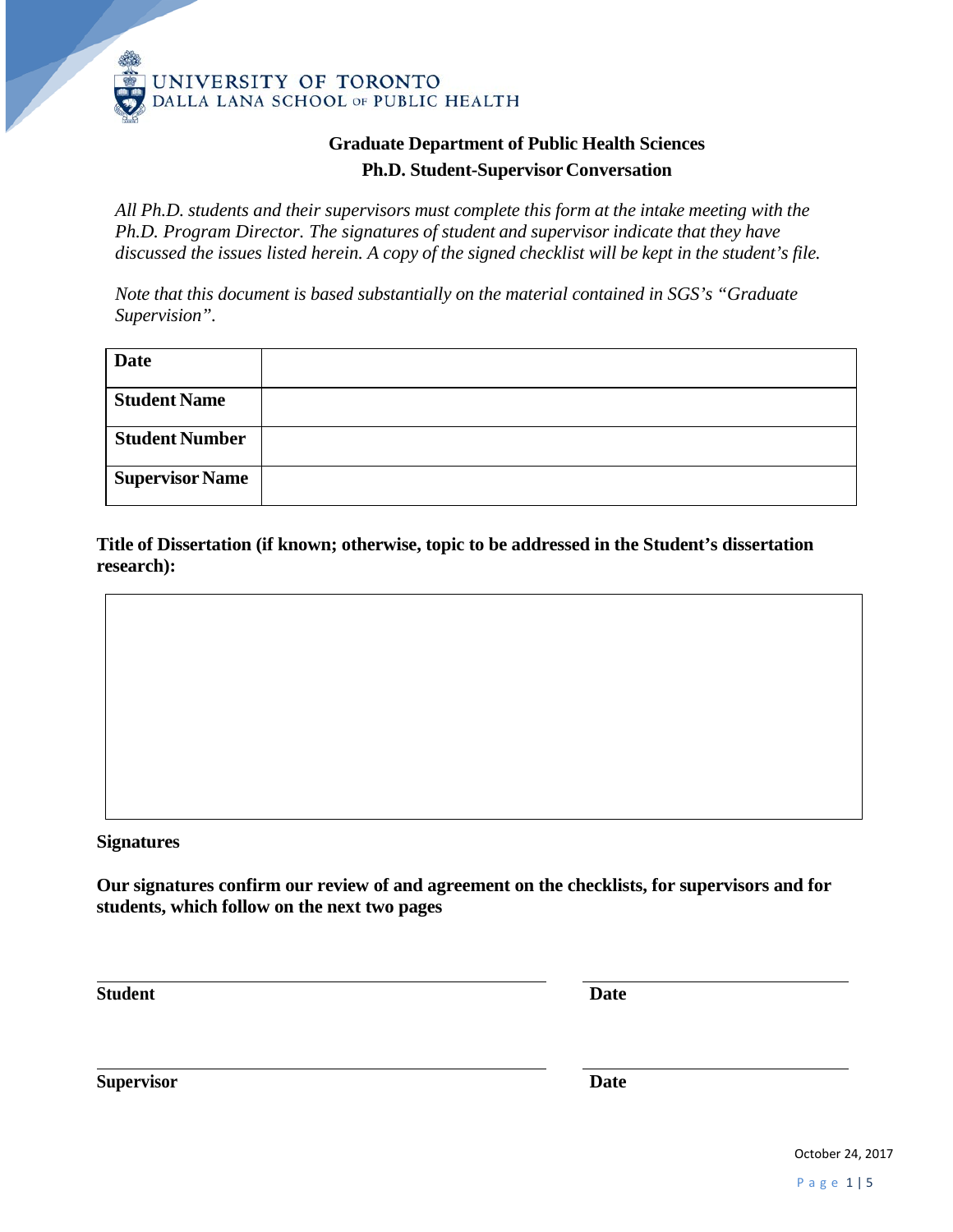| <b>Checklist for Supervisors: Roles and Responsibilities</b>                                                                                                                                                                                                                                                |
|-------------------------------------------------------------------------------------------------------------------------------------------------------------------------------------------------------------------------------------------------------------------------------------------------------------|
| All supervisors are expected to have good knowledge of the Ph.D. Program.                                                                                                                                                                                                                                   |
| To establish a collegial environment, I will:                                                                                                                                                                                                                                                               |
| Create a positive work and learning environment free from discrimination and harassment                                                                                                                                                                                                                     |
| Provide advice on professional development and both academic and non-academic career<br>opportunities                                                                                                                                                                                                       |
| Be available to my student as the first point of contact for conflict resolution or during<br>moments of transition.                                                                                                                                                                                        |
| I will undertake the following academic mentoring activities:                                                                                                                                                                                                                                               |
| Assist the student in navigating the program of study and the University community                                                                                                                                                                                                                          |
| Assist the student about the requirements for the degree, policies of the University (such<br>as the Policy on Ethical Conduct in Research and Code of Behaviour on Academic<br>Matters) and School of Graduate Studies as well as resources and referrals to campus<br>services                            |
| Advise and approve, if appropriate, all aspects of the student's academic program<br>including courses, comprehensive examinations, seminar attendance, dissertation proposal<br>requirements, Research Ethics Board approval, departmental dissertation defense prior to<br>the SGS Final Oral Examination |
| Help the student formulate an appropriate research project. Discuss the required<br>knowledge and skills to undertake the desired research program, the expected time to<br>completion and the expected level of independence                                                                               |
| Assist the student in selecting the supervisory committee, and in ensuring that the<br>committee members provide constructive and timely input into the research proposal and<br>conduct                                                                                                                    |
| Review and constructively comment upon the annual activity report                                                                                                                                                                                                                                           |
| Meet regularly to provide constructive input into the student's research project and<br>provide an assessment of the student's progress                                                                                                                                                                     |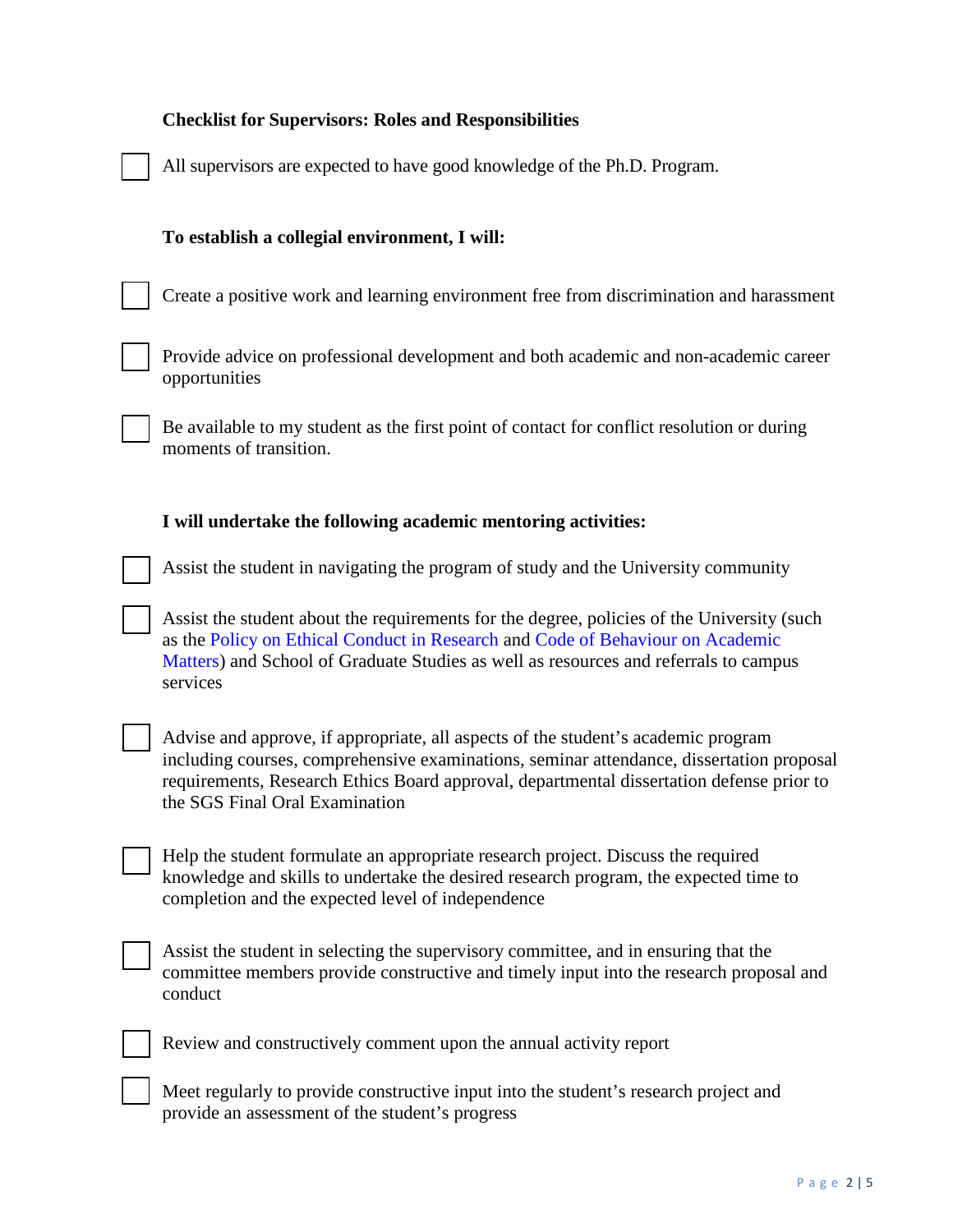| Provide timely and constructive feedback on all written documents relevant to the<br>dissertation research                                                                                                                                                                 |
|----------------------------------------------------------------------------------------------------------------------------------------------------------------------------------------------------------------------------------------------------------------------------|
| Provide timely references, both during the program and after degree completion                                                                                                                                                                                             |
| Assist the student with professional networking both during the program and after degree<br>completion                                                                                                                                                                     |
| Discuss issues of authorship and intellectual property early in the student's program,<br>referring to the School of Graduate Studies' Intellectual Property Guidelines for Graduate<br>Students and Supervisor at U of T and the SGS Intellectual Property Awareness Form |
| I have discussed funding issues with my student including:                                                                                                                                                                                                                 |
| The stipend that I will provide to the student annually                                                                                                                                                                                                                    |
| Assistance with applications for Teaching and/or Research Assistantships                                                                                                                                                                                                   |
| Level and duration of funding related to the conduct of the dissertation research, and for<br>travel to conferences and travel for research                                                                                                                                |
| Assistance with the preparation of applications for external funding, including personnel<br>awards and research operating grants                                                                                                                                          |
| Assistance with the acquisition of research and study space                                                                                                                                                                                                                |
| I have discussed the academic program with my student including:                                                                                                                                                                                                           |
| How and when the supervisory committee will be formed                                                                                                                                                                                                                      |
| My role in selecting appropriate and eligible members                                                                                                                                                                                                                      |
| The role of the supervisory committee                                                                                                                                                                                                                                      |
| Ensuring that the supervisory committee meets a minimum of once per year to assess the<br>progress of the student                                                                                                                                                          |
| The frequency, length, and format of individual and/or group meetings, including the<br>preferred method of communication and timelines for feedback                                                                                                                       |
| Roles and responsibilities of others involved in the student's research program (e.g.,<br>postdoctoral fellows, lab managers, fellow students) and "lab etiquette"                                                                                                         |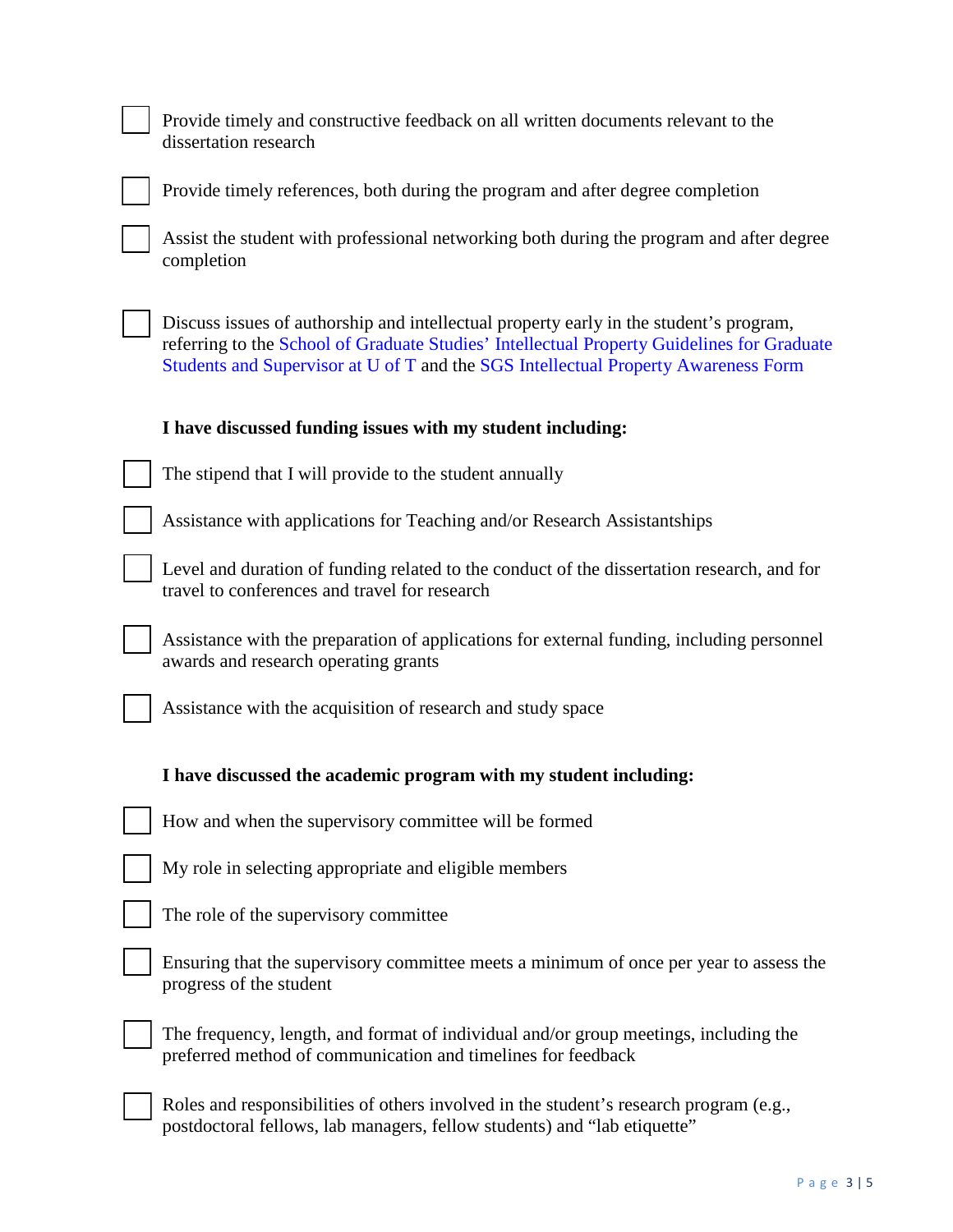| Expectations for student work hours and vacation |  |  |  |
|--------------------------------------------------|--|--|--|
|                                                  |  |  |  |

How I will develop a plan of continuity of supervision during any of my extended absences (i.e., sabbatical, parental leave, research leave, conference travel) or absences of others who may be critically involved in the student's research

How we will select reviewers for the proposal defense, the departmental dissertation defense, and the SGS Final Oral Examination

## **Checklist for Students: Role and Responsibilities**

All Ph.D. students are expected to have good knowledge of the Graduate Program and its requirements and timelines, and to maintain Good Academic Standing.

**I chose my supervisor (or agreed to the choice) after appropriate review of supervisor options** 

**I have had sufficient initial meetings with my supervisor and have discussed:** 

Potential or actual dissertation topic

Funding, including the supervisor stipend

Applying for scholarships and awards



Research assistantships

Availability of space

Expected hours of work

Timelines and major program milestones, including anticipated completion time

When and how the supervisory committee will be chosen

Nature of guidance from the supervisor, and the supervisory committee

Nature of the involvement of the supervisory committee members

Frequency and style of meetings, both formal and informal